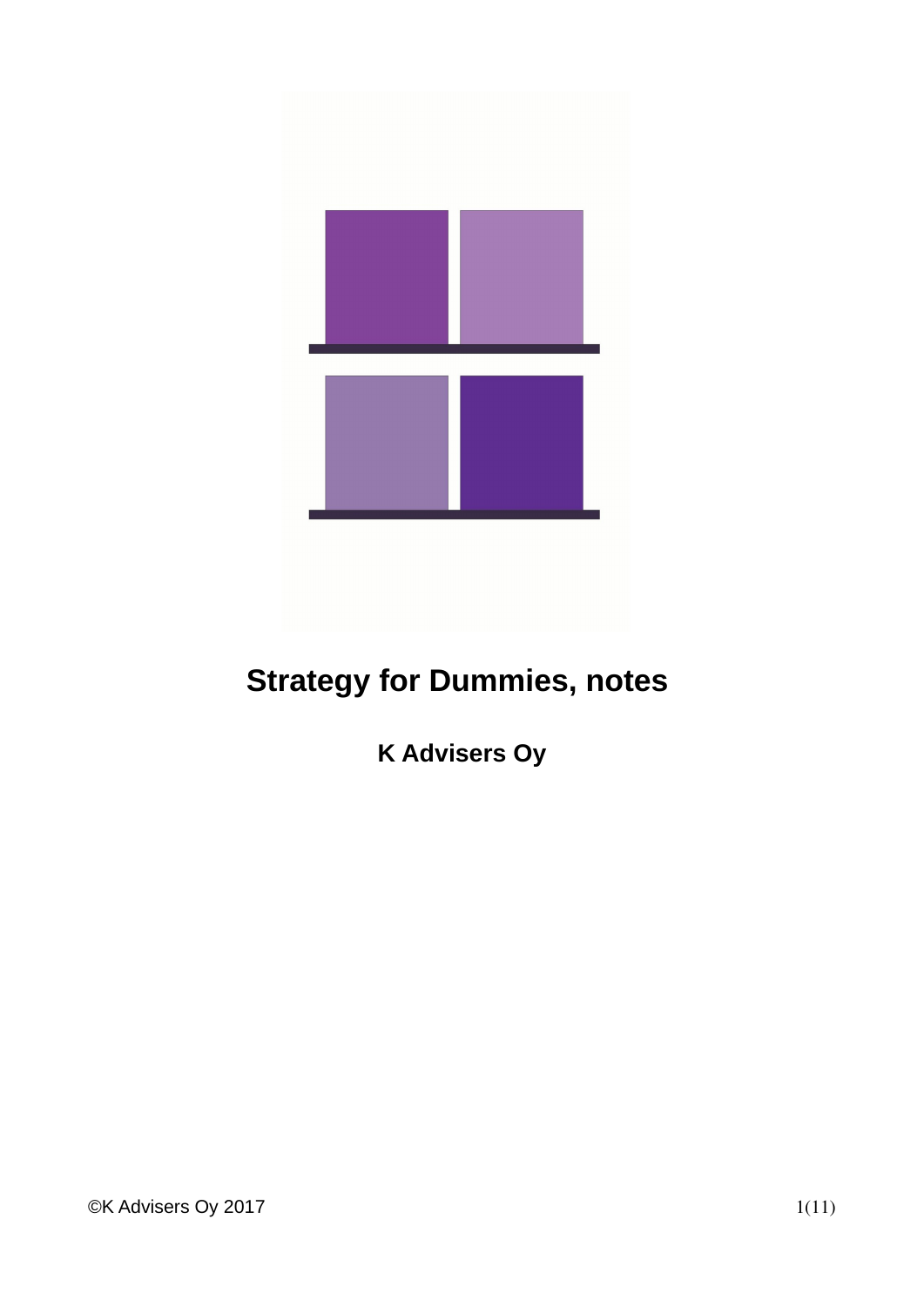Copyright © K Advisers Oy 2017. All rights reserved. No part of this document may be reproduced, distributed, stored in a retrieval system or translated into any language, in any form or by any means, electronic, mechanical, magnetic, optical, photocopying, manual or otherwise, without the prior written permission of K Advisers Oy.

K Advisers Oy is consulting company specialised in strategy and business planning, international operations and product management/marketing. More information from [http://](http://www.bk-management-consulting.com/) [www.k-advisers.com](http://www.bk-management-consulting.com/) or by email [info@k-advisers.com.](mailto:info@bk-management-consulting.com)

| <b>Date</b> | <b>Changes</b>                    | <b>Author</b> | <b>Approved</b> |
|-------------|-----------------------------------|---------------|-----------------|
| 28.8.2017   | Initial version                   | TKa           | TKa             |
| 3.3.2017    | Version 2, commented by PH        | TKa           | TKa             |
| 7.9.2017    | Version 3, commented by PK        | TKa           | TKa             |
| 11.9.2017   | Version 3.1, commented by PK      | TKa           | TKa             |
| 3.12.2017   | Version 3.2, some typos corrected | TKa           | TKa             |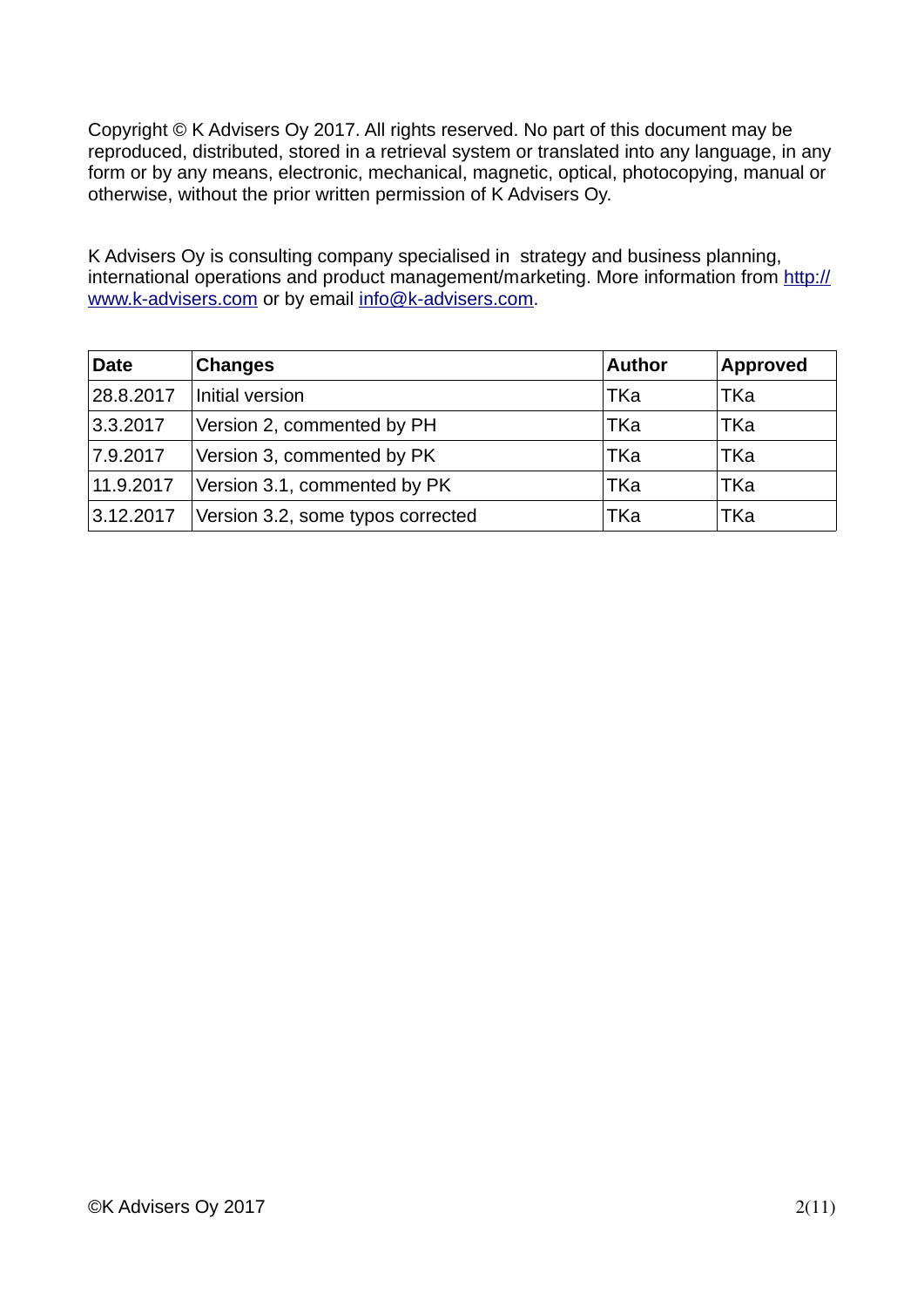## **Table of Contents**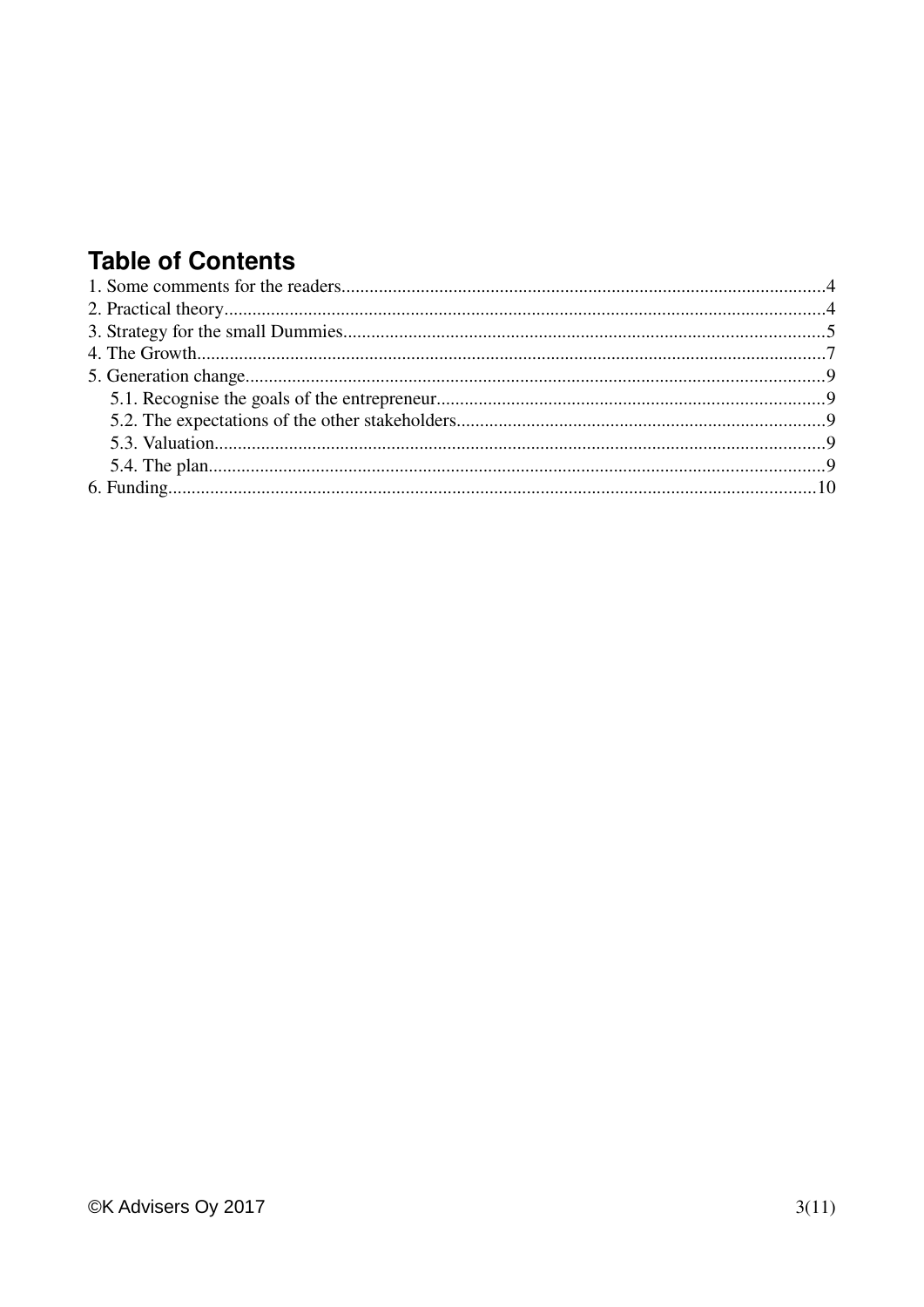### **1. Some comments for the readers**

Strategy and business management are quite general, it won't look your line of business. In last hundred years there have been very small amount of changes, however there is a one new megatrend which is currently affecting to the market place heavily. In any case size matters, small player can't be dominant in the markets.

In Finland there are around 350 000 private companies (excluding the agriculture). The key point is that there are micro companies around 120 000. Still all of the literature and other information are based on needs of big companies. Even our Government and other regulators are working in a mode that we have corporations only, that figure is less that 600. (statistics from Statistics Finland)

Focus in these notes are in the micro companies.

#### **2. Practical theory**

Three terms are linked together: mission, vision and strategy. These three words define one's business totally. Those should be understood by everyone in the company, from top management down to the floor level. It should be the bread and butter of the whole value chain inside the company and everyone should understand what their contribution is to fulfil the mission of the company.

Mission defines why the company exists, what is the great purpose for its existence. The biggest mistake is that it has to deliver cash. No, it has to deliver something valuable to the customers, hopefully something unique or in a unique way. The side effect of this is the received money. This defines your long term customer promise.

The next step is to define our short term goal, a vision, typically for two years. You should ask yourself: "Where do I want to be?". This goal describes what we are and where we will be successful. Vision should be concrete and measurable. Otherwise it is not real and it is difficult to communicate. Although it is defined for two years, the review should be done after a year, for the next two years. So it is a goal that you never reach, a wet dream.

You have found your target and the path. Now you have find out your route to the target, a strategy. Strategy describes what will you do and especially what you don't do to reach your vision. It is a way to get competitive advantages and it can make you a winner.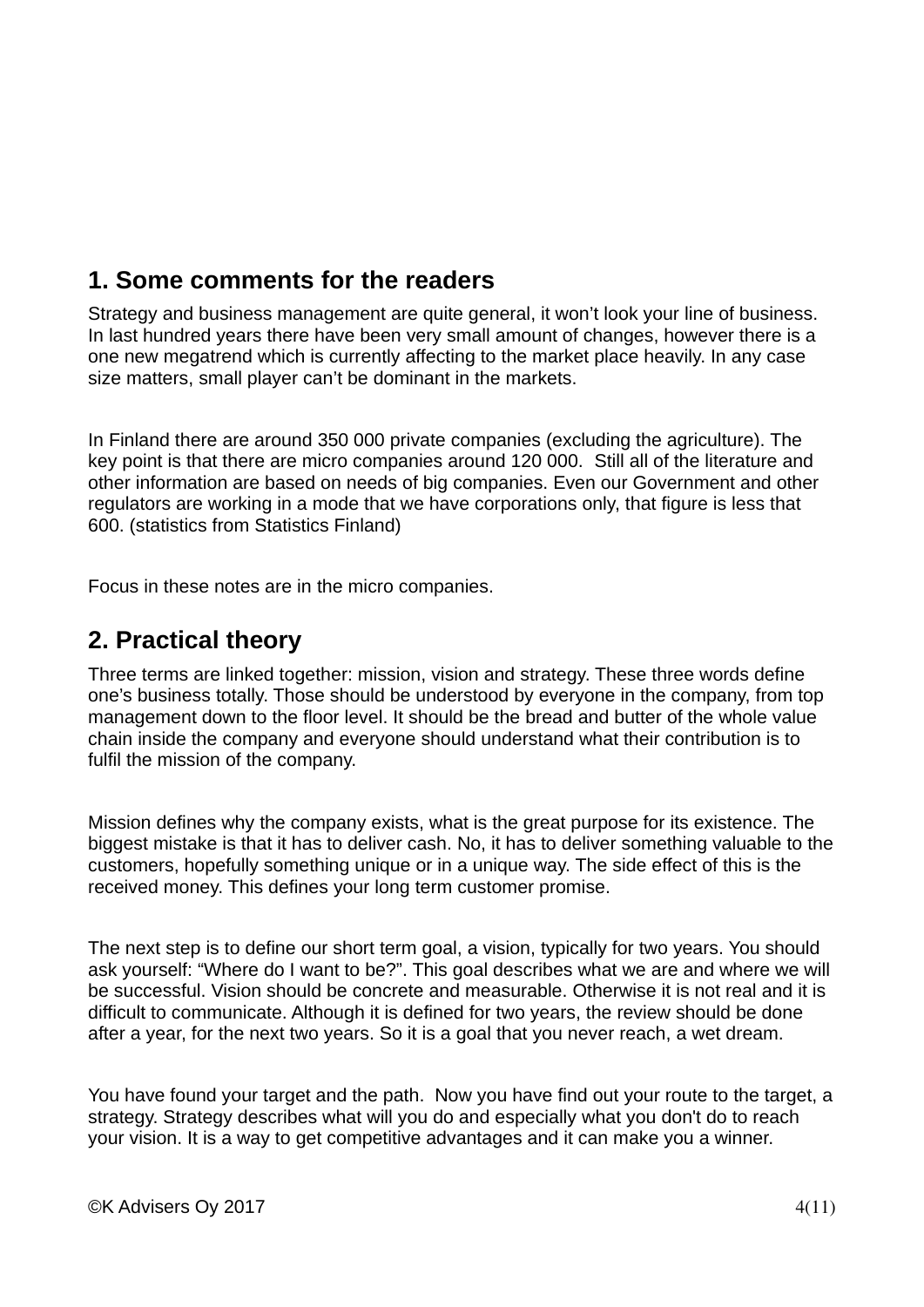Why we exist? What and where we want to be? How do we get there? Simple!



*Figure 1: Strategy space in La Défense, Paris*

Sounds simple, but then there are some things which can be defined as a strategical variables. They define our business environment all of the time. Some of these are:

- megatrends, for example the change in consumer behaviour
- does your industry have organic growth or is it declining
- customers, those little buggers who are changing their requirements all of the time
- competitors, those big devils who are disturbing your business, continuously
- regulators, changing and controlling the game rules

All of these will affect your planning and you have to be sensitive to recognise these changes. Only one thing is guaranteed, change.

### **3. Strategy for the small Dummies**

For example over 60% of the companies who are members of Federation of Finnish enterprises in Helsinki are one person shows. They are barbers and plumbers, doing very basic work, important but not so sexy. The growing part of these one person companies are the specialists. Very highly educated persons specialised to the certain niche and selling his/hers special know-how. Obviously one of the megatrends is the change in our working environment, we are moving towards self-employment. It is said that the old prototype of entrepreneur was a man over 50 years old and Toyota Hiace, today it is a woman under 40's and a laptop. One of the key questions is that are we ready for this? Does our social environment support this?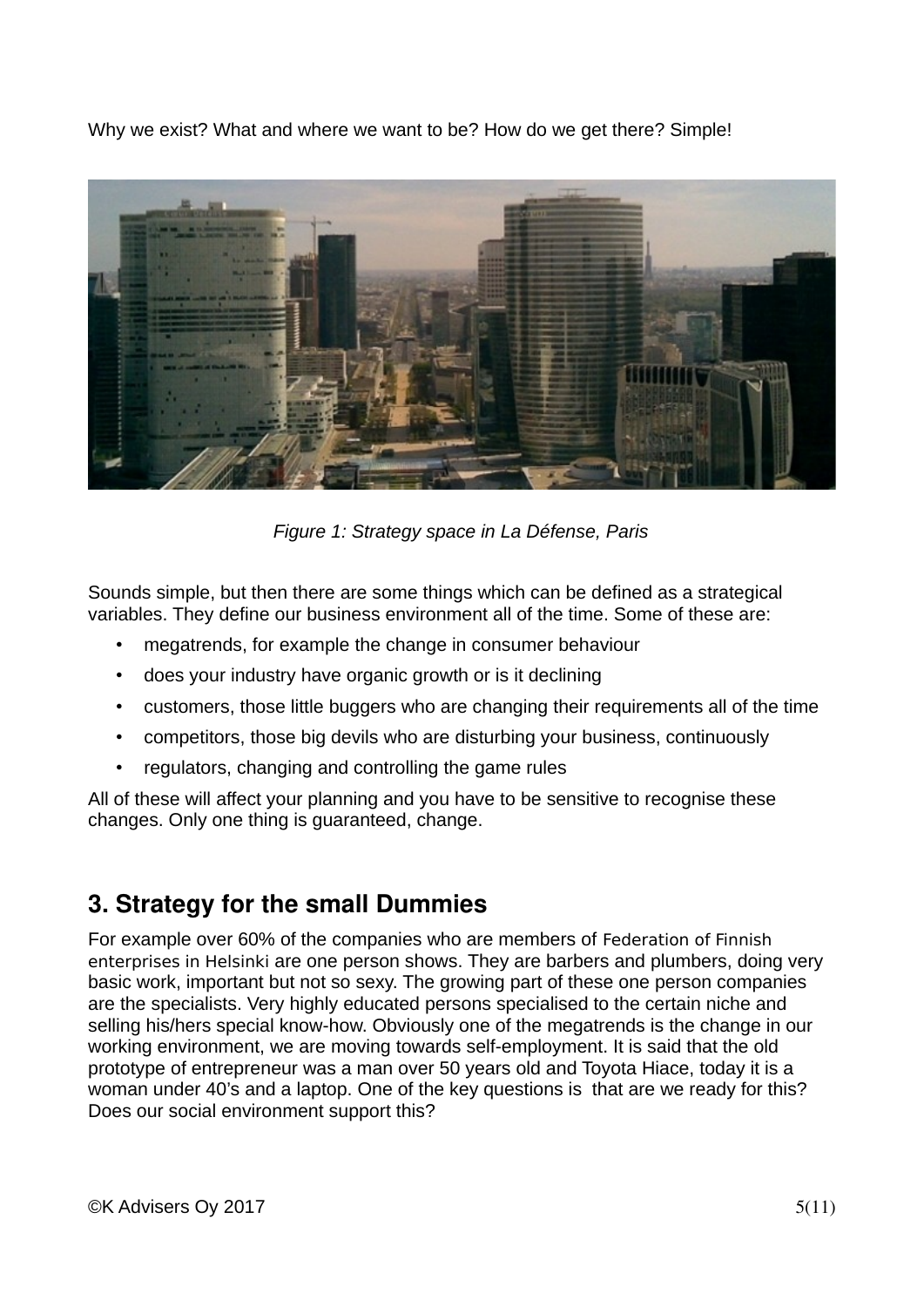Are the one person companies having a sleepless nights when they are thinking of megatrends? Not really. Their issues are much more basic, like:

- what is the legal format of the company?
- what kind of premises I need and where they should be located?
- how I'll organise the bookkeeping?
- what kind of investments needs to be done?
- how I'll fund the starting phase of the company?
- from where I'll found the 1<sup>st</sup> customers?

Then comes the 1<sup>st</sup> steps to the strategical thinking. There are some basic questions and answers to them which should drive the company. These are:

- who are our customers?
- who are our competitors?
- why are we better?
- what is our USP (=unique selling point)?
- is our message clear enough?
- how digital economy affects on us and how we prepare ourselves for it?

Keeping these six basic questions in your mind the company should deliver. Then comes the next step, the growth. The  $1<sup>st</sup>$  decision is that do I target for it. If yes, that is a different story.



*Figure 2: The real business in Nauvo*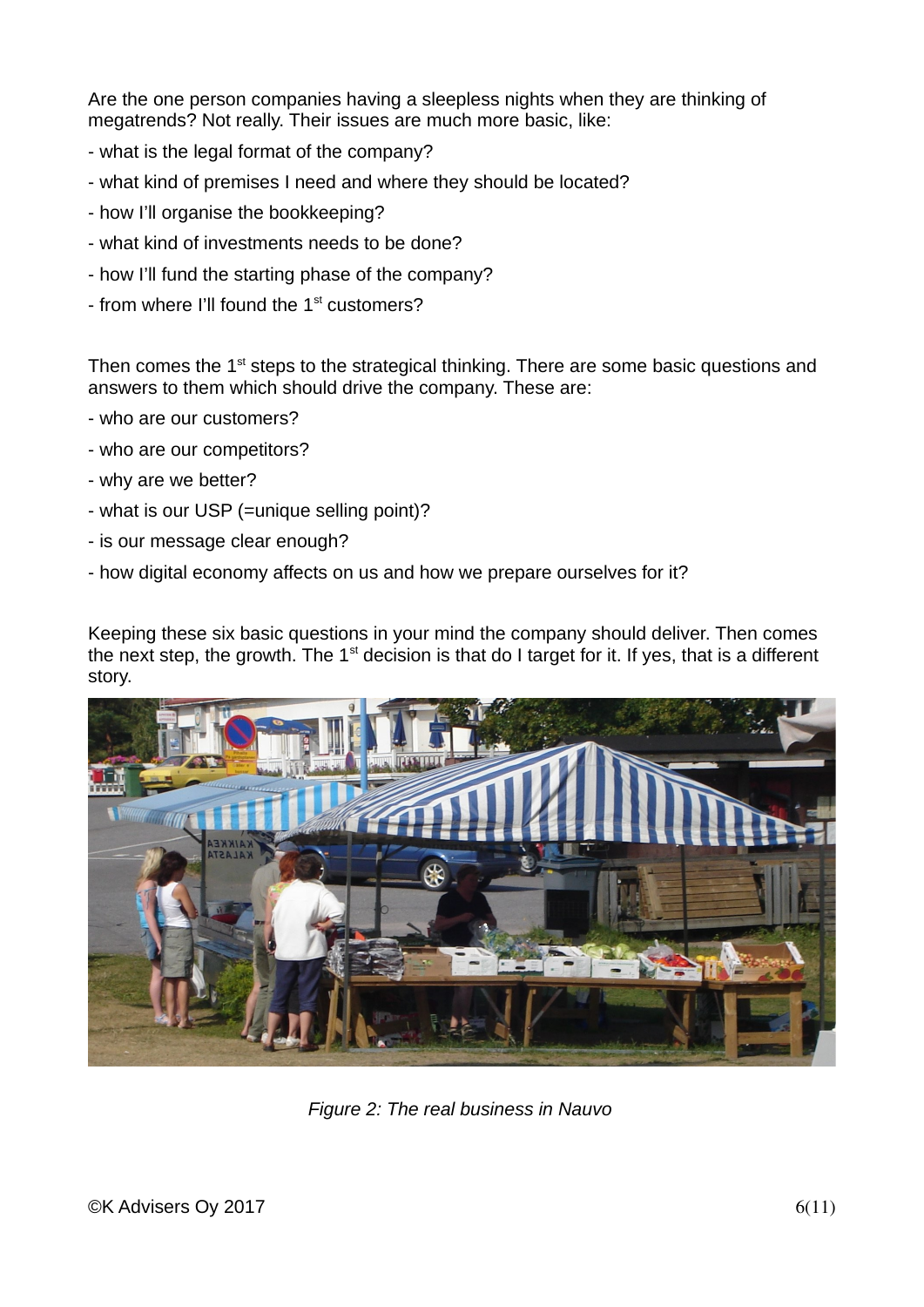### **4. The Growth**

The organic growth happens only for the limited time, Life for the company is quite easy during the organic growth, in theory. The continuous growth can develop some sloppy behaviour in decision making inside the organisation. The company may suffer later on of it. Bad decision made during the growth may cause high penalties in the future. The war really begins when the markets will saturate.



*Figure 3: Product life cycle versus pricing (violet curve)*

In any cases growth means also investments. Additional resources are required, for example entrepreneur has only 24 hours per day (and lunch hour). Recruiting new staff is a major risk for the one man show. Next picture contains an example of recruiting.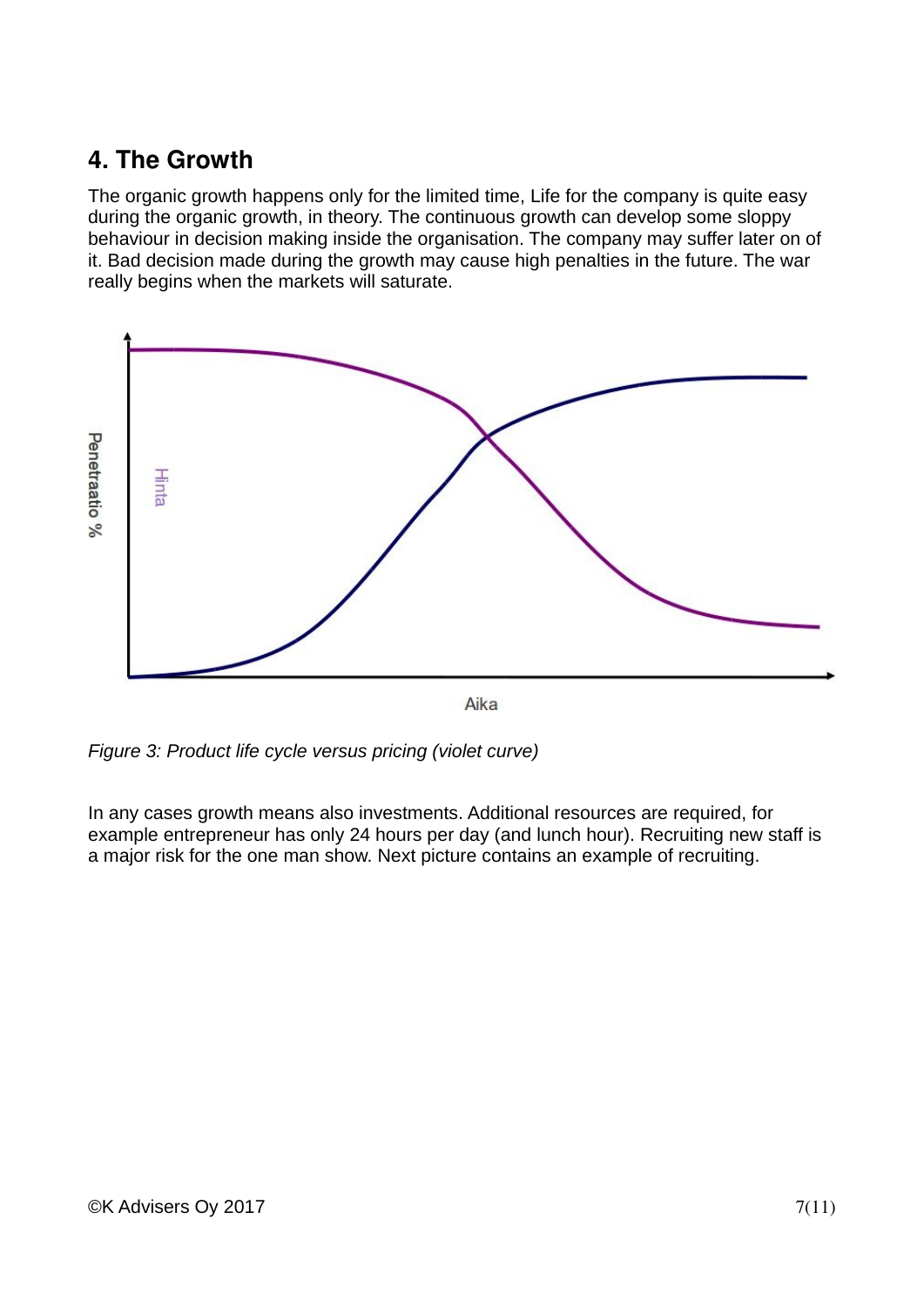Cost structure



Source: Etera's salary calculator

|                        | <b>Maths</b> | <b>Taxes</b> | Insuarances |  |
|------------------------|--------------|--------------|-------------|--|
| Averge salary          | 18.35/h      |              |             |  |
| Expert's salary        | 50/h         |              | 33          |  |
|                        | 50           |              |             |  |
| Annual leave           | 4.5          |              | 1.49        |  |
| Emploer's costs        |              |              |             |  |
| Health insurance       | 1.13         |              |             |  |
| Emploee pension        | 10.36        |              |             |  |
| Accident insurance     | 0.49         |              |             |  |
| Unimployment insurance | 0.44         |              |             |  |
| Life insurance         | 0.04         |              |             |  |
| Total                  | 12.46        |              | 12.46       |  |
| Emplyee's costs        |              |              |             |  |
| Emploee pension        | 3.11         |              | 3.11        |  |
| Unimployment insurance | 0.35         |              | 0.35        |  |
| Taxes                  | 17.98        | 17.98        |             |  |
| Net salary             | 32.02        |              |             |  |
| Invoicing              |              |              |             |  |
| Price per hour         | 100          |              |             |  |
| $+$ V.A.T.             | 24           |              | 24          |  |
| Employers income       | 33.04        |              |             |  |
| Tax man gets           |              | 43.47        |             |  |
| <b>Insurers</b>        |              |              | 15.92       |  |

#### *Figure 4: Costs and side costs of the new employee*

The key message is that if you recruit someone and his/hers salary is 50€/h and you invoice 100€/h (plus V.A.T. 24%) your income is 33€ per hour. Hopefully the load of the employee closes 100% and no other investments are required, like tools, changes in premises etc.

This means that because the recruiting is a big cost and risk one man show has to be creative. Typical solutions are:

- subcontracting
- partnering (with your competitor)
- team entrepreneurship

Few words about team entrepreneurship. It has been here a long time only a a terminology it is quite new. It means that two or more companies are working under the one name/brand and the customer sees only one name/brand. It can be used to staff the project. More advanced usage is to expand the brand's offering. Some key issues of the team entrepreneurship:

- $\cdot$  the contract between the team, done before the  $1^{st}$  offer
- the story when you use the team for extended offering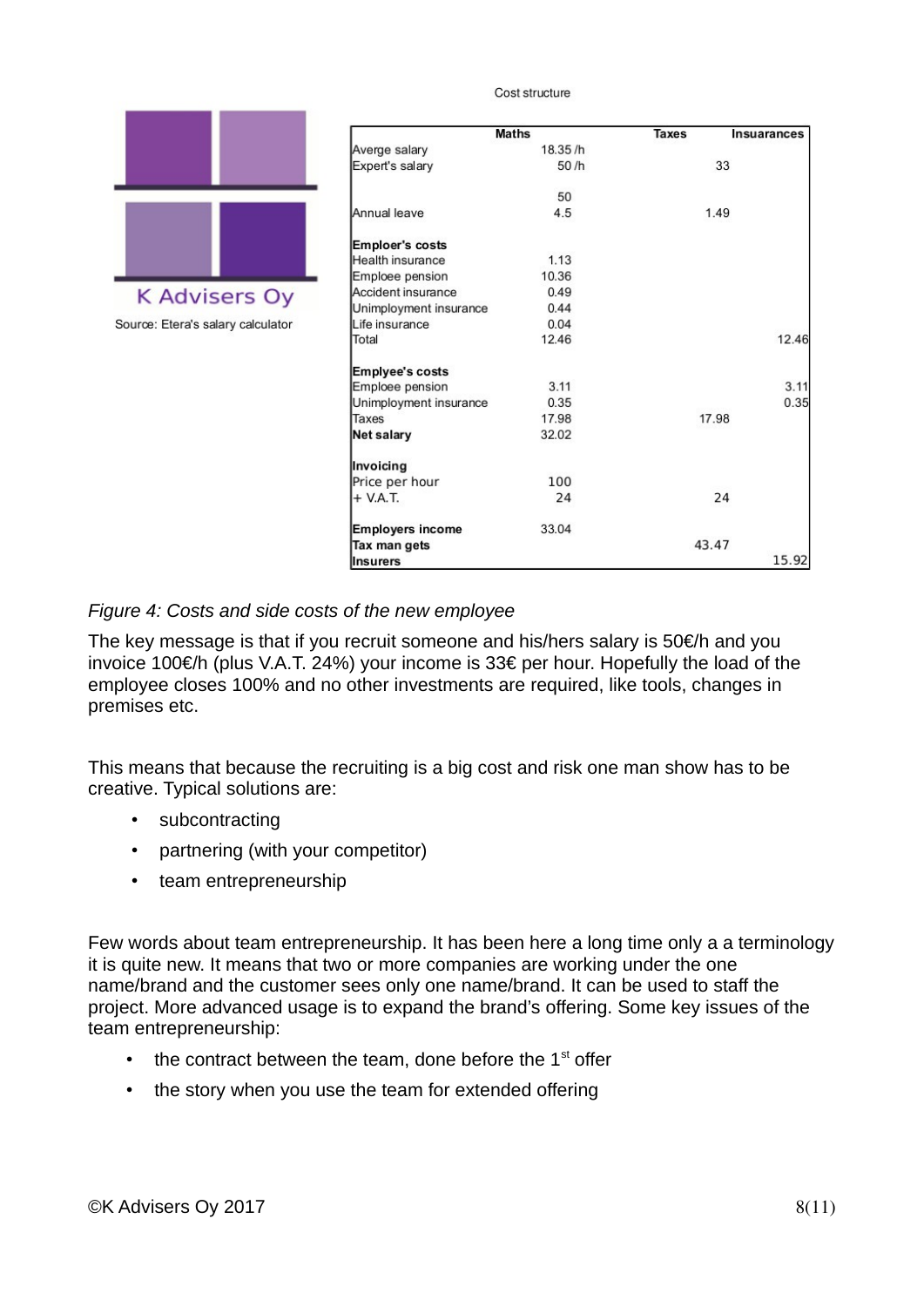### **5. Generation change**

Entrepreneur don't live for ever and the exit day will come. Generation change or the sale of the one-man-show is very difficult, especially if it is a expert services. If it is selling tangible goods it is easier. Otherwise the brand value of the expert has to be very high. It is also very important to understand the time requirements for this process, one year is a short time.

#### **5.1. Recognise the goals of the entrepreneur**

All of the stakeholders are having expectations for the situation which needs to be recognised and understood. Entrepreneur is thinking:

- what kind of pension sale of the company delvers. Typically the expectations are higher that the truth
- does he/she want to own the minority of the company
- generally, what is the legacy generated by the company, for example current values compared to the new owners values

#### **5.2. The expectations of the other stakeholders**

There are also other stakeholders, like family, other (minority) owners and (key) personnel, which expectations needs to be understood and respected.

#### **5.3. Valuation**

For the private company the valuation is always a big challenge. There are a lot of in-built very emotional assumptions of the value of the company. At the end of the day, valuation is quite brutal, straight forward calculation. Some standard methods to do the valuation are:

- income value, based on gross margin
- current value which is based on the future income expectations
- net asset value, based on balance sheet (the easiest way)
- comparison price, based on the similar type of company sales

At this stage it is very highly recommended that external expert is used to this process. Anyway the correct price is always the price when seller and buyer are happy.

#### **5.4. The plan**

The plan should contain at least these items:

- cleaning up the balance sheet
- how to change the management
- does the change contain financial incentives to the key personnel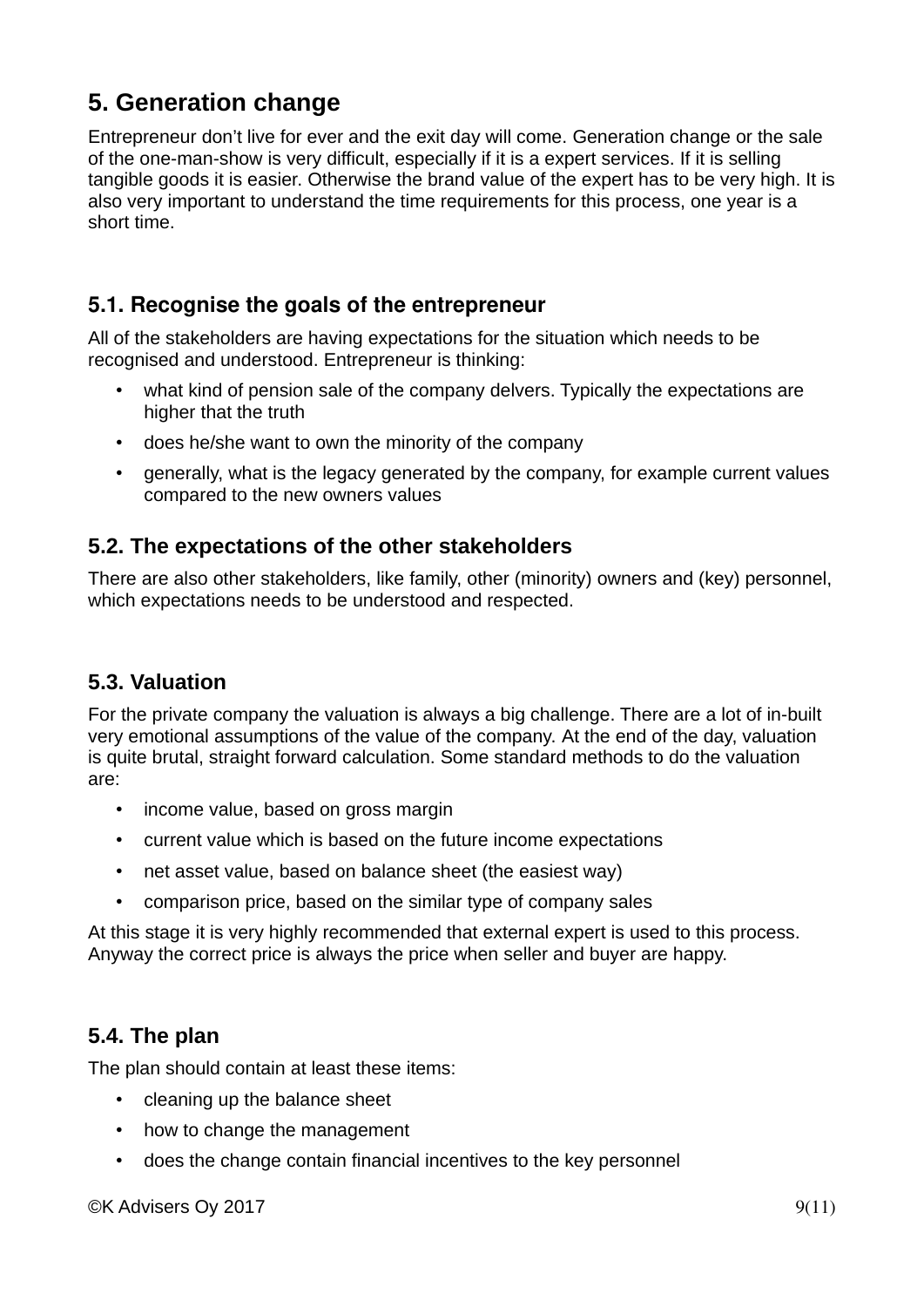- what is the goal?
- what is the method to reach it? MBO? Business sale? Company sale?

If it is a generation inside the family, by tax planning can save a lots of money. It is also important to know that the tax man valuates your company with their standard method which is based on the financial success in the history. Due to this fact, expert is very highly recommended.

### **6. Funding**

Company might need external funding from time-to-time, for example working capital. For the one one man show it is a challenge. Usually the 1st possibilities are **owners own pocket** or **a bank**. Obviously when operating with the banks the securities has to be under control, nowadays even over dimensioned.

There are some public funding available from the different governmental organisations. They are **Centre for Economic Development, Transport and the Environment (ELY), TE-services, Finnvera and TEKES**. All of them has a different targets but one common goal is the exports which should be seen in your application (recommendation).

Typically **ELY/TE** support is used to development of the company, its products and services. By default it is so called de minimis-support which means that if company has previously received de minimis-support it will reduce the new support. Maximum is 15000€ which can be used for external experts, but not for the internal salary costs.

**Finnvera** has different tools, for example it can give guarantees to your bank loans. One important service is that they might fund/participate to the generation change.

**TEKES** has quite many tools from product development to exports.

When company is planning for strategical movement, some kind of expansion for expansion new product, new market areas, recruiting etc. there comes one private possibility, **FIBAN**, Finnish business angels association. They might do the investment if your story and plans are very good. Typically they could buy company shares and participate to company governance as a director of the board. Usually it is very good for the company to have a external view of its business.

One quite new option is **the crowd funding**. The principle of it is quite simple. Small investments are collected from the public. Sums are typically small ones but when the crowd is big, the investment grows. This type of funding is not limited to the companies only, it can be used by cultural organisations for example. There are different types of crowd funding: reward-base, equity etc.